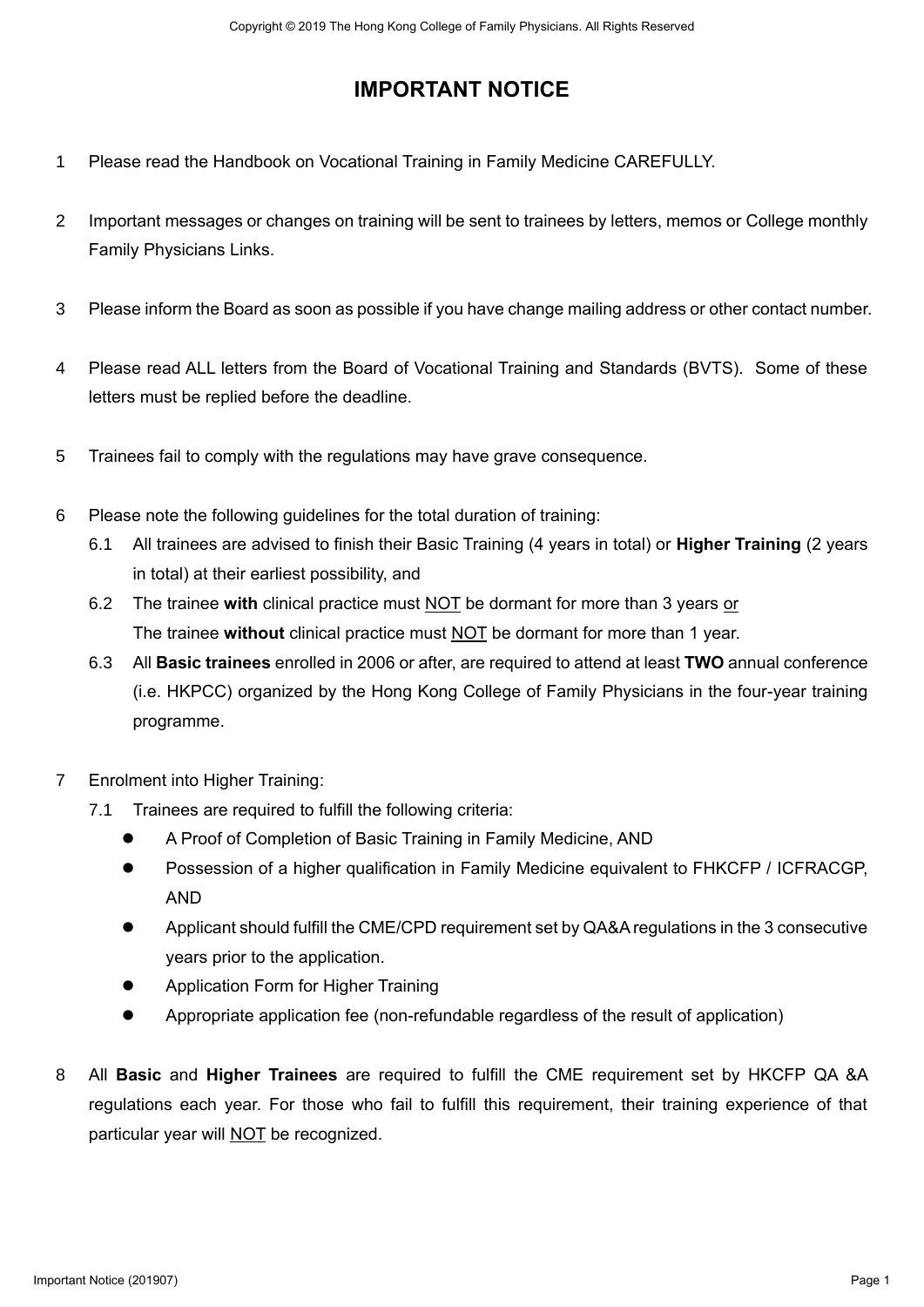- 9 Logbook requirements:
	- 9.1 Basic trainees must submit the following forms regularly by fax AND mail within 1 month of completion of each rotation and keep one copy in the logbook:

Hospital-based Training:

- *Trainee Log Diary*
- *Extent of checklist completion by Clinical Supervisors*
- *Assessment/Feedback Form By Clinical Supervisors*

(Remarks: For clinical attachment, please submit only Extent of checklist completion by Clinical Supervisor)

Community-based training:

- *Trainee Log Diary*
- *Extent of checklist completion by Clinical Supervisors*
- *Assessment/Feedback Form By Clinical Supervisors*
- 9.2 Basic trainees must submit the feedback on vocational training at the end of each rotation or annually for community based training by email, fax or e-form: (please don't keep copy in the logbook for confidentiality)

*Feedback form for Hospital-based Training* or e-form:

[https://www.hkcfp.org.hk/pages\\_9\\_95.html](https://www.hkcfp.org.hk/pages_9_95.html) > Basic Training > Feedback on Vocational Training (Hospital Based)

*Feedback form for Community-based Training* or e-form: [https://www.hkcfp.org.hk/pages\\_9\\_95.html](https://www.hkcfp.org.hk/pages_9_95.html) > Basic Training > Feedback on Vocational Training (Community Based)

- 9.3 Arrangement of annual checking of training Logbook and completion of checklist:
- All trainees are **REQUIRED** to seek an authorized person to check the logbook and complete the checklist for annual checking of logbook. The Board will randomly select trainees to hand in their logbook for checking. Soletion Starting Community based Town in the Starting for the Hong Marita The Top 1919<br>
10 Completion of each rotation and keep one copy in the logicobic<br>
Hospital Leaser Theiring.<br>
• Zomeo Logicality Completion by China
	- Please find the checklist from the logbook or download from the College website, and return the **original copy** of checklist to the Board **before the end of January each year**.

**IMPORTANT:** The Training experience in a particular year will **NOT** be counted if you fail to submit the checklist on or before the deadline.

10 Upon the **completion of training**, trainees are required to submit the application form and the **original copy** of training logbook to BVTS for certification of completion of training.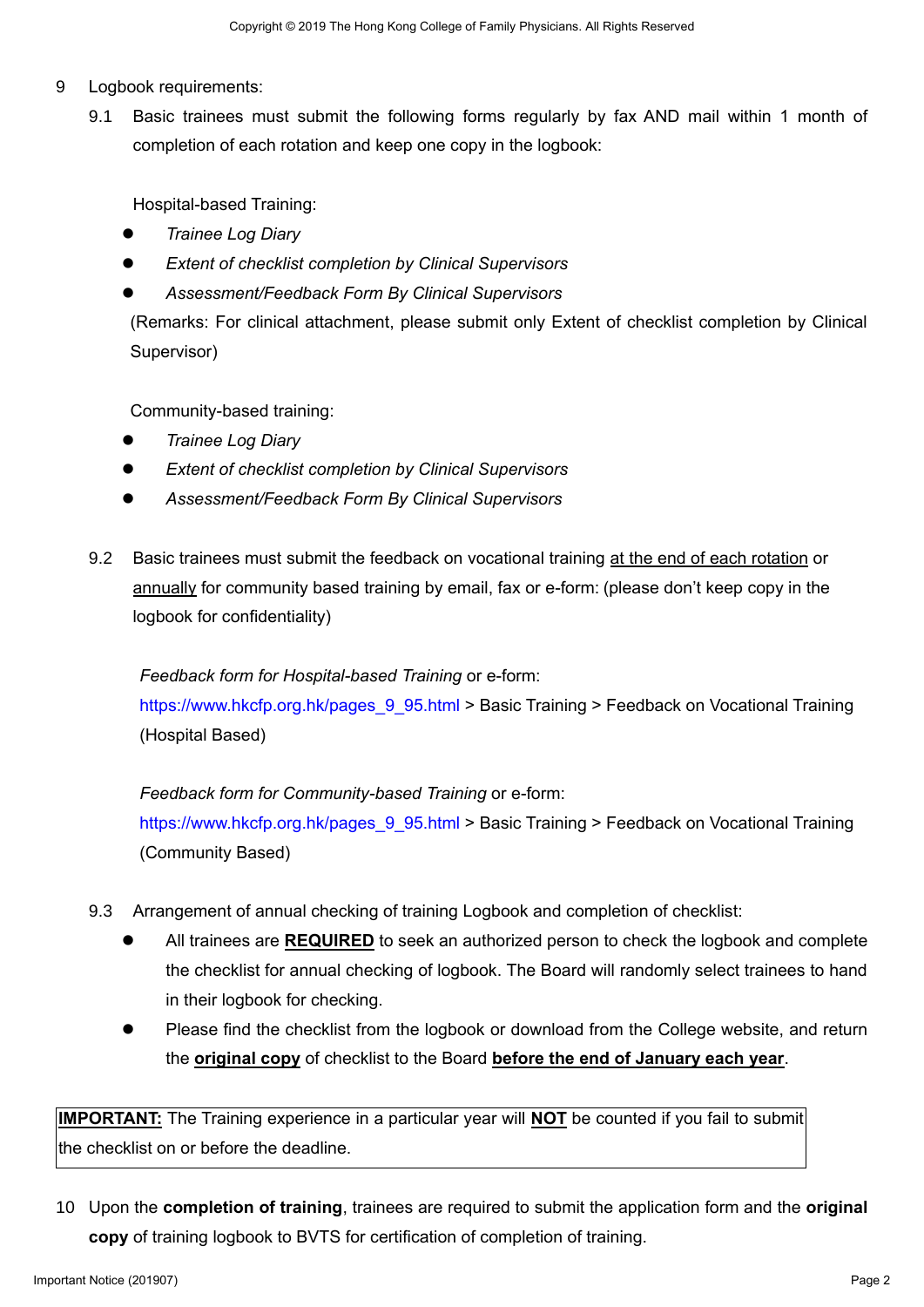- 11 Please formally inform the Board by notice in writing for request of any changes in relation to your training, such as change of supervisor or deferral of training.
- 12 Annual Training Fee should be paid within 30 days of the due day; otherwise your training will not be accredited.
- 13 Trainees should submit logbook and apply for certificate for completion of training within 3 months upon completion of training; otherwise training fee of next year will be charged.
- 14 Formal applications for **'termination of training'**, **'re-enrolment of training'**, and **'dormancy of training'** are necessary, and subjected to prior approval by the Board and administration fee individually
	- 14.1 For those who request for **termination of training**:
		- Formal application to the Board is necessary, otherwise trainees will be treated as continuing their training, and yearly training fee would be charged
- The Board and the College have no obligation to keep the training record of those trainees who terminated their training, and they are advised to keep their own training records for proof of prior training Southern Starting and States (2019) Package 3 College of Family Baracelonic Homes College of Family Homes Constraining<br>
11 Package Scheme of Eugenberrier of Family College of Family Richards Reserved Scheme in the Hong Col
	- 14.2 For those who request for **re-enrolment of training**, the formal application to the Board is necessary, with the following documents required:
		- The completion of Application Form for re-enrolment
		- Applicant should fulfill the CME requirement set by QA&A regulations in the years prior to the application
		- The proof of previous training record for consideration of accreditation of previous training if applicable
		- The proof of active medical practice in the years prior to the application
		- The appropriate administration fee (non-refundable regardless of the result of application)
	- 14.3 For those who apply for **dormancy of training**, the formal application to the Board is necessary, with the following documents required:
		- i. The completion of Application Form for dormant from training
		- ii. The appropriate administration fee (non-refundable)
		- Trainees are required to subscribe annual dormancy fee during the dormancy of training.
		- Formal written notice to the Board is required when trainees are ready to resume training from the dormant status
		- The approval of the application is subject to the final decision of the Board.